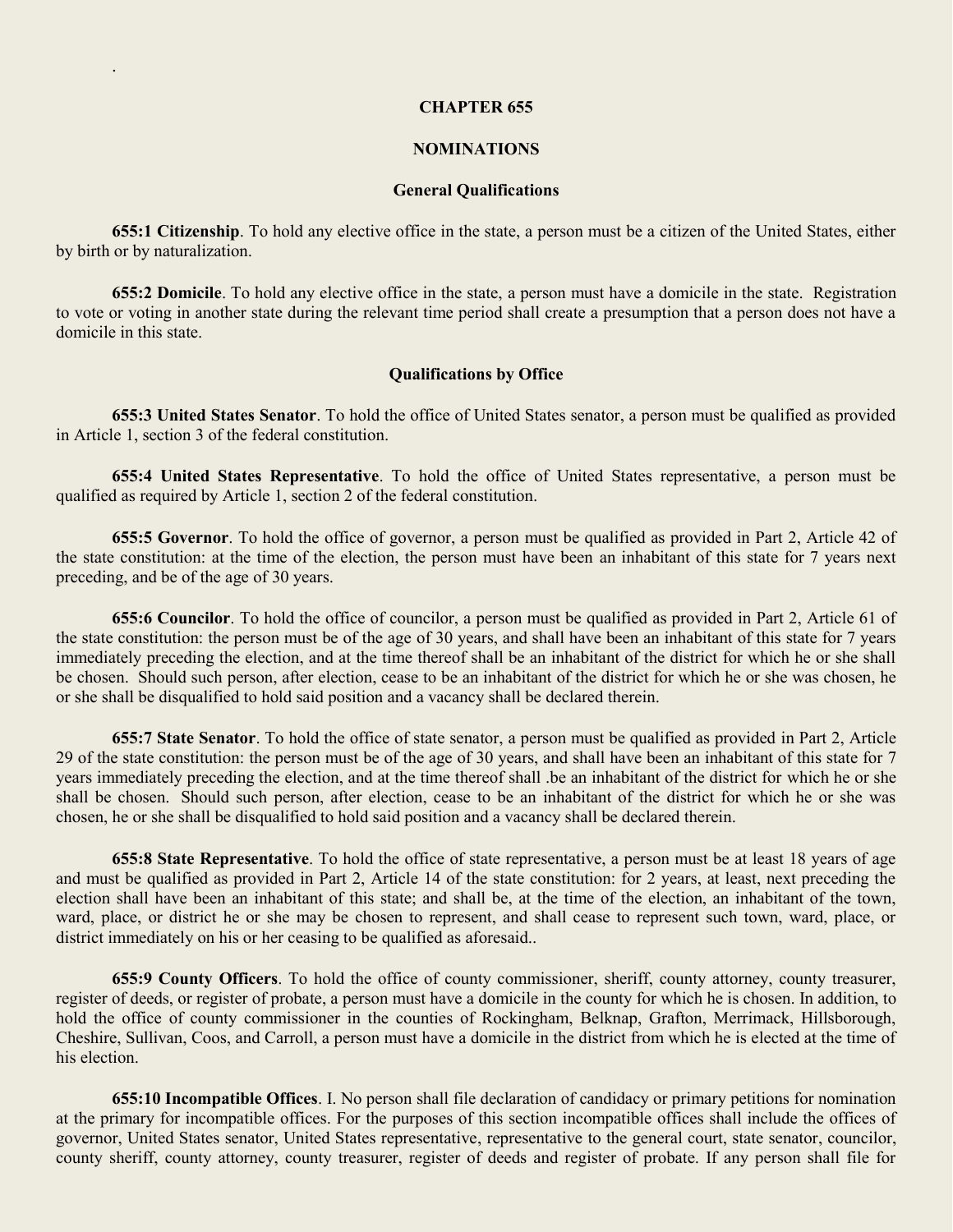incompatible offices, the secretary of state shall advise the person of the provisions hereof and said person shall then advise the secretary of state which of said offices he or she wishes to retain in order to seek said nomination. No person shall seek or hold the position as a member of the general court and county commissioner at the same time.

II. No person shall be nominated for incompatible offices. If a person shall be nominated for incompatible offices, the secretary of state shall advise the person of the provisions hereof and the person shall then advise the secretary of state which nomination the person wishes to retain; the secretary of state shall declare the nominations not retained by the person vacant.

III. A party shall not designate a person to fill a vacancy if the person has been nominated for any incompatible office.

**655:10-a One Representative District Only**. A person whose domicile qualifies him or her for more than one representative district shall choose one representative district at any election from which to be a candidate and, for that election, shall be qualified to be a candidate for that one district only.

### **Nominations by Primary**

**655:11 Notice to Town and City Clerks**. At least 100 days before the time of holding any primary, the secretary of state shall prepare and distribute to each town and city clerk in the state a notice in writing designating the offices for which candidates are to be nominated and that delegates to the state convention are to be elected.

**655:12 Posting Notice of Primary**. Each city clerk shall distribute the notices prepared under RSA 655:11 to the ward clerks in the city. Each town and ward clerk shall, within 10 days after the receipt of such notice, cause notice of such primary to be posted in 2 public places in the town or ward. Such notice shall prescribe the hour the polls are to open and the hour before which they may not close as provided in RSA 659. It shall state the offices for which candidates are to be nominated, the delegates to be elected, and any questions to be voted on, as well as the location of the central polling place and of any additional polling places. It shall also state the date before which declarations of candidacy must be filed to place names upon the ballots to be used at such primary and the officers with whom they must be filed.

**655:13 Forms and Directions**. It shall be the duty of the secretary of state to prepare all forms necessary to carry out the provisions of this chapter and to furnish the same in reasonable quantities to the proper officials. It shall also be his duty to furnish full directions to the clerks of towns and wards when he sends them the notice provided for in RSA 655:11 as to the posting of notices, holding of primaries and making return thereof.

**655:14 Filing: General Provisions**. The name of any person shall not be printed upon the ballot of any party for a primary unless he or she is a registered member of that party, he or she shall have met the age and domicile qualifications for the office he or she seeks at the time of the general election, he or she meets all the other qualifications at the time of filing, and he or she shall file with the appropriate official between the first Wednesday in June and the Friday of the following week a declaration of candidacy as provided in RSA 655:17.

**655:14-a Filing by Other Candidates**. Every candidate for state or federal office who intends to have his name placed on the ballot for the state general election by means other than nomination by party primary shall file a declaration of intent with the secretary of state as provided in RSA 655:17-a or RSA 655:17-b during the same time period in which party candidates file a declaration under RSA 655:14.

**655:14-b Form of Candidate's Name on Ballot; Nicknames**. I. Every candidate for state or federal office who intends to have his or her name printed upon the ballot of any party for a primary shall designate in the declaration of candidacy, or on the primary petitions and assents to candidacy, the form in which the candidate's name shall be printed on the ballot. The designated name may include the candidate's given name or a shortened form of the candidate's given name or a one-word nickname customarily related to the candidate, and by which the candidate is commonly recognized. The designated name may also include an initial for the first or middle name, or both. No candidate may designate a nickname that implies that the candidate is some other person, that constitutes a slogan or otherwise associates the candidate with a cause or issue, that has an offensive or profane meaning, or that creates a perception of a professional or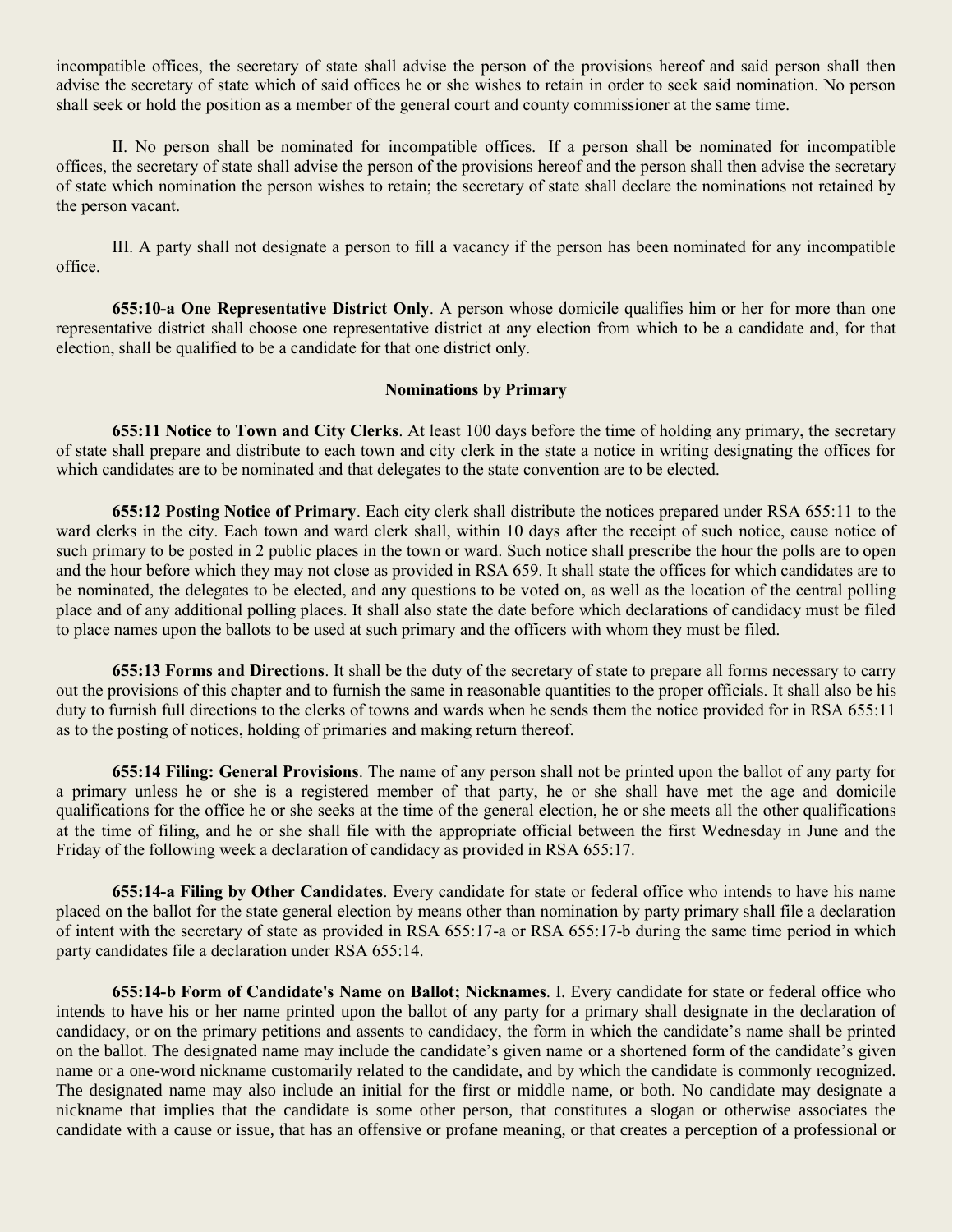vocational affiliation, such as "Doc" or "Coach." A candidate shall include his or her surname in the designation of the form in which the candidate's name shall be printed on the ballot.

II. Every candidate for state or federal office who intends to have his or her name placed on the ballot for the state general election by means other than nomination by party primary shall designate in the declaration of intent the form in which the candidate's name shall be printed on the ballot. The designated name may include the candidate's given name or a shortened form of the candidate's given name or a one-word nickname customarily related to the candidate, and by which the candidate is commonly recognized. The designated name may also include an initial for the first or middle name, or both. No candidate may designate a nickname that implies that the candidate is some other person, that constitutes a slogan or otherwise associates the candidate with a cause or issue, that has an offensive or profane meaning, or that creates a perception of a professional or vocational affiliation, such as "Doc" or "Coach." A candidate shall include his or her surname in the designation of the form in which the candidate's name shall be printed on the ballot.

III. A candidate who files more than one declaration of candidacy or declaration of intent shall designate the same form of his name to appear on each such declaration. The same form of a candidate's name shall also appear on every primary petition and assent to candidacy.

IV. If the appropriate official with whom the declaration of candidacy, declaration of intent, primary petition, or assents to candidacy are filed does not accept them and returns them to the candidate because in the opinion of the official they do not conform to the provisions of this section, the candidate may appeal to the ballot law commission as provided in RSA 665:9.

**655:15 Official With Whom to File**. For the purposes of this chapter, the term "appropriate official" shall be defined as follows:

I. For the offices of governor, United States senator, representative in Congress, councilor, state senator and county office, the secretary of state.

II. For state representative in a representative district containing one town or ward and for delegate to a state party convention, the clerk of the town or city in which the officer is to be chosen.

III. For state representative in a representative district containing more than one town or ward, the clerk of the city or town in which the person who is filing is domiciled; or, if the person is domiciled in an unincorporated place, the town clerk of the town designated by the secretary of state for such filing as provided in RSA 668.

**655:16 Personal Filing**. Except for those who must file with a town or city clerk, any person who files on the last day of the filing period must do so in person before the secretary of state; provided, however, that this requirement shall not apply to the filling of vacancies by party committees.

**655:17 Declaration of Candidacy**. Declarations of candidacy shall be in the following form and signed by the candidate:

I, declare that I am domiciled in Ward \_\_\_, in the city (or town or unincorporated place) of , county of \_\_\_\_\_\_\_\_ , state of New Hampshire, and am a qualified voter herein; that I am a registered member of the party; that I am a candidate for nomination for the office of\_\_\_\_\_\_\_\_\_\_\_\_\_ (or for delegate to the state convention) to be made at the primary election to be held on the day of ; and I hereby request that my name be printed on the official primary ballot of the party in which I am registered as a candidate for such nomination or election. I declare that I am not a candidate for incompatible offices as defined in RSA 655:10, and that I am not a federal employee which makes me ineligible to file as a candidate for this office. I further declare that, if nominated as a candidate for said office or if elected as such delegate, I will not withdraw; and that, if elected, I will be qualified for and will assume the duties of said office.

**655:17-a Declaration of Intent; Other Candidates**. Declarations of intent for nonparty or other candidates shall be in the following form and signed by the candidate: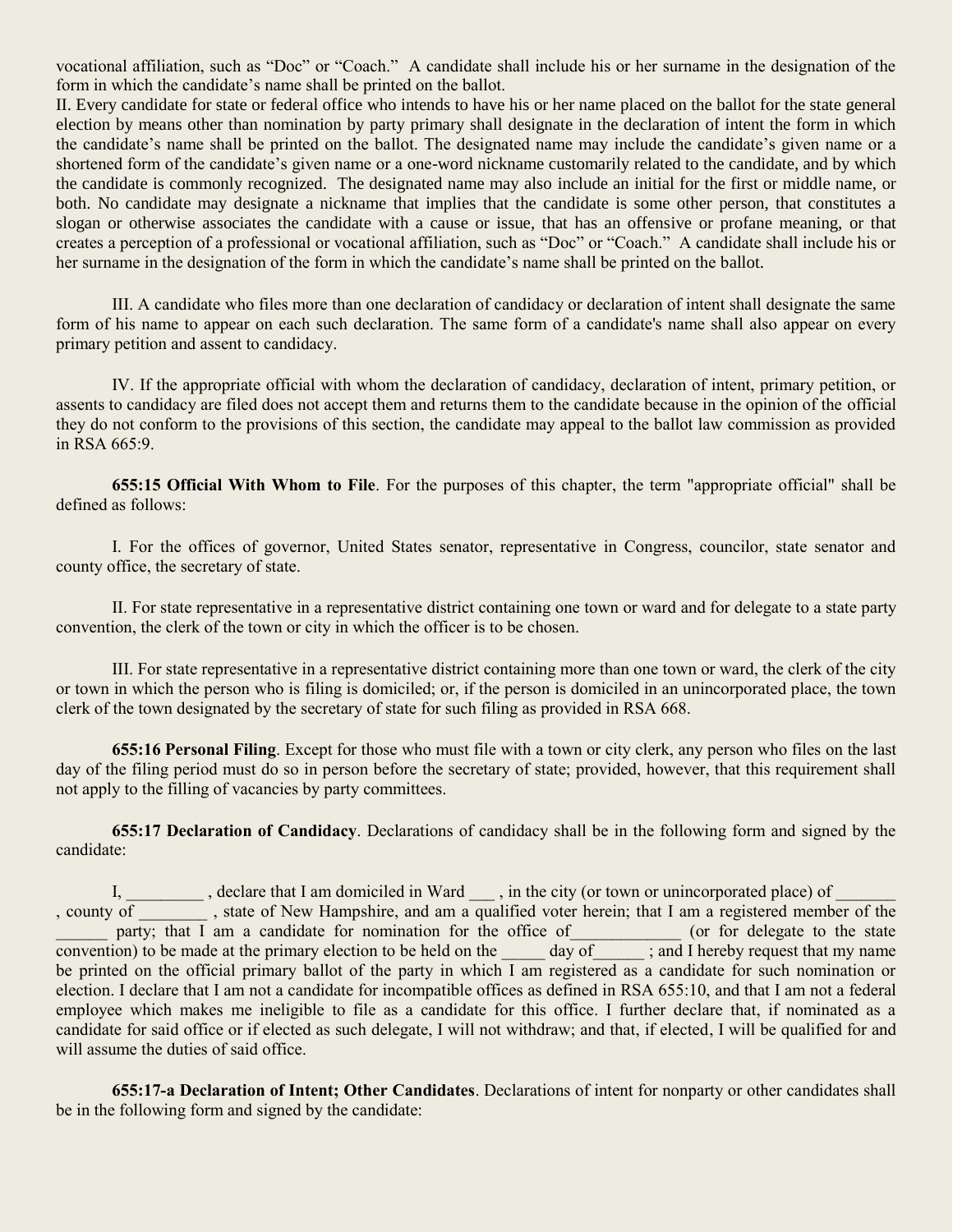I, declare that I am domiciled in Ward  $\qquad$ , in the city (or town or unincorporated place) of County of state of New Hampshire, and am a registered voter herein; that I intend to be a candidate for the office  $\overline{of}$  to be chosen at the general election to be held on the  $\overline{a}$  day of  $\overline{a}$ ; and I intend to file nomination papers by the deadline established under RSA 655:43. I further declare that, if qualified as a candidate for said office, I shall not withdraw; and that, if elected, I shall be qualified for and shall assume the duties of said office.

**655:17-b Declaration of Intent; Presidential Candidates Who File Nomination Papers**. I. Declarations of intent for each candidate for president who seeks nomination by nomination papers shall be in the form provided in paragraph II. Declarations of intent required by this section shall be filed with the secretary of state, signed by the candidate, and notarized by a notary public.

II. I, \_\_\_\_\_\_\_\_\_, swear under penalties of perjury that I am qualified to be a candidate for president of the United States pursuant to article II, section 1, clause 4 of the United States Constitution, which states, "No person except a natural born citizen, or a citizen of the United States, at the time of the adoption of this Constitution, shall be eligible to the office of President; neither shall any person be eligible to that office who shall not have attained to the age of thirty-five years, and been fourteen years a resident within the United States." I further declare that I am domiciled in the city (or town or unincorporated place) of \_\_\_\_\_, county of \_\_\_\_, state of \_\_\_\_, and am a qualified voter therein; that I intend to be a candidate for the office of president to be chosen at the general election to be held on the \_\_\_\_ day of \_\_\_\_; and I intend to file nomination papers by the deadline established under RSA 655:43. I further declare that, if qualified as a candidate for said office, I shall not withdraw; and that, if elected, I shall be qualified for and shall assume the duties of said office.

**655:17-c Declaration of Intent; Political Organization**. Declarations of intent for political organizations shall be in the following form and signed by the chairman of the political organization: I, \_\_\_\_\_\_\_\_\_\_, chairman of the \_\_\_\_\_\_\_\_\_\_\_\_ organization hereby declare that the \_\_\_\_\_\_\_\_\_\_\_\_\_\_\_\_ organization intends to file nomination papers by the deadline established under RSA 655:43, I. I further declare that the \_\_\_\_\_\_\_\_\_\_\_ organization intends to file the names of candidates for the following offices with the nomination papers.

**655:18 Forwarding Declarations of Candidacy**. Each city or town clerk shall forward each declaration of candidacy filed with him or her to the secretary of state on the day of filing of the same.

**655:19 Filing Fees**. Repealed Chapter 150; 2011.

**655:19-a Filing Fee for Presidential Candidates Who File Nomination Papers**. At the time of filing declarations of intent, each candidate for president who seeks nomination by nomination papers shall pay to the secretary of state a single fee of \$250 for himself and his vice-presidential candidate.

**655:19-b Waiver of Filing Fee and Primary Petitions**. Repealed Chapter 150; 2011.

**655:19-c Administrative Assessment; Primary Petitions; Nomination Papers**. I. Candidates for governor, United States senator, representative to Congress, executive councilor, state senator, county officer, and state representative who file declarations of candidacy shall pay the administrative assessment in paragraph I or file primary petitions as provided in paragraph III. Candidates for governor, United States senator, representative to Congress, executive councilor, state senator, county officer, and state representative who file declarations of intent shall pay the administrative assessment in paragraph I and shall meet the requirements of RSA 655:40 through 655:45 for nomination by nomination papers. Neither the administrative assessment which is paid nor the primary petitions which are filed under this section, nor the nomination papers which must be submitted under RSA 655:41 and filed under RSA 655:43, shall be waived or refunded for a candidate for any of the offices listed in this section who, pursuant to RSA 664:5-a, voluntarily accepts the expenditure limitation set forth in RSA 664:5-b. At the time of filing declarations of candidacy or declarations of intent, the administrative assessment shall be as follows:

- (a) For governor and United States senator, \$100.
- (b) For representative to Congress, \$50.
- (c) For executive councilor, \$25.
- (d) For state senator, \$10.
- (e) For county officer, \$10.
- (f) For state representative, \$2.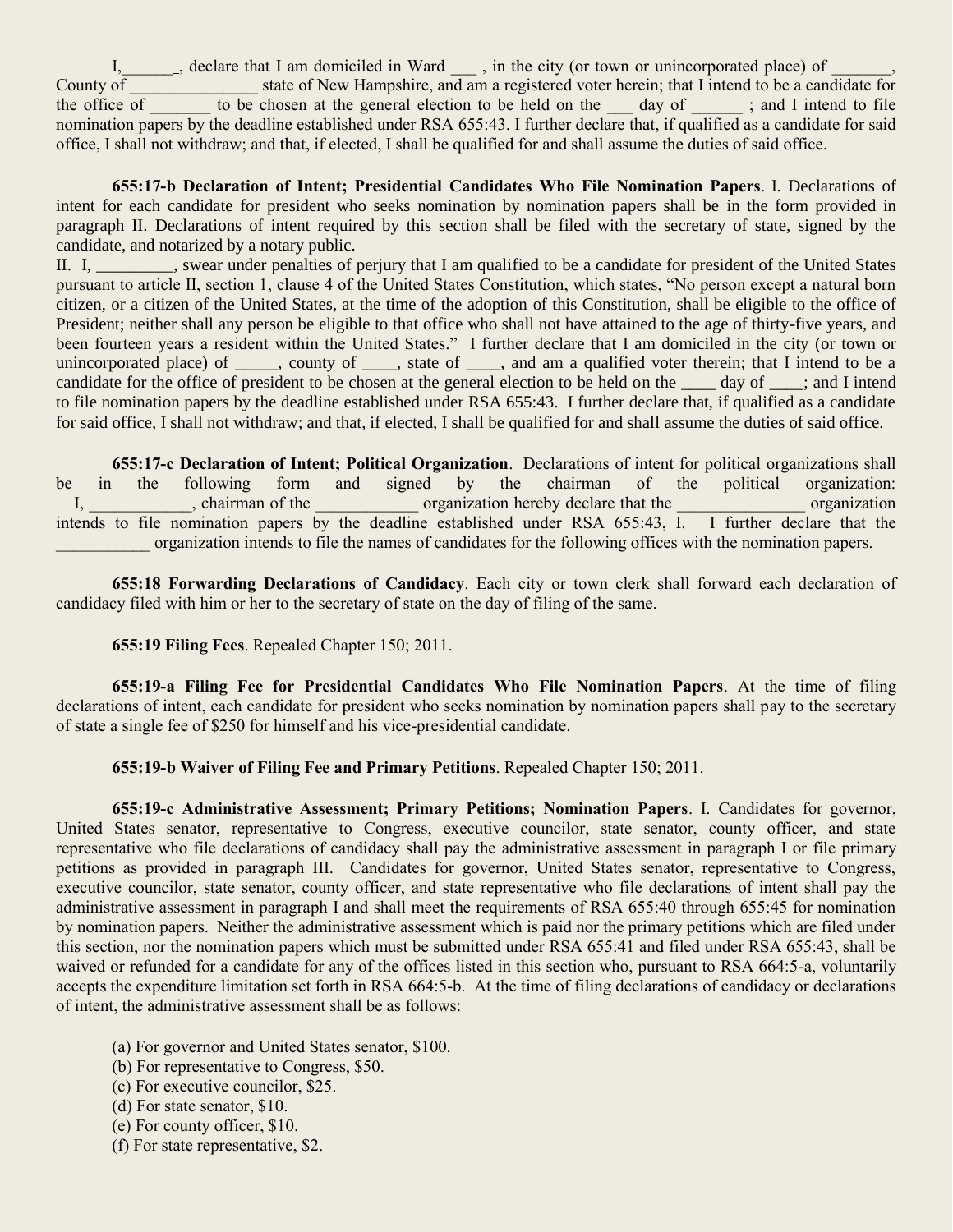II**.** The administrative assessment paid to a town or city clerk by candidates for state representative shall be forwarded to the treasurer of the town or city and shall be for the use of the town or city. The administrative assessment paid to the secretary of state shall be deposited by the secretary of state into the general fund.

III. Any person otherwise qualified to run for office who chooses not to pay the administrative assessment as prescribed in paragraph I may have his name printed on the primary ballot of any party by filing with the appropriate official the requisite number of primary petitions made by members of the party, together with one written assent to candidacy. The number of primary petitions to be filed for each office shall be as follows: for governor and United States senator, 200; for representative in Congress, 100; for executive councilor and county officer, 50; for state senator, 20; for state representative, 5. Candidates for delegate to the state convention shall not be required to submit any primary petitions.

**655:20 Primary Petitions**. Repealed Chapter 150; 2011.

**655:21 Form**. Primary petitions shall be made in the following form:

State of New Hampshire

County of \_\_\_\_\_\_\_\_\_\_\_\_\_\_\_,ss.

City (Town) of the contract of the contract of the contract of the contract of the contract of the contract of the contract of the contract of the contract of the contract of the contract of the contract of the contract of

I do hereby join in a petition for the printing on the primary ballot of the name of

 $\mathcal{L}_\text{max}$ whose domicile is in the city (town) of  $\Box$  (ward, street and number, if in a city), in the county of  $\Box$ , for the office of to be voted for on Tuesday, the day of September,  $20$ , and certify that I am qualified to vote for a candidate for said office, that I am a registered member of the party, and am not at this time a signer of any other similar petition for any other candidate for the above office; that my domicile is in the city (town) of (ward, street and number, if in a city), in the county of Terming and Equation 1 certify that to my knowledge the above-named candidate is not a candidate for incompatible offices as defined in RSA 655:10, and that he is not a federal employee which makes him ineligible to file as a candidate for this office. I further certify that I believe the above-named person is especially qualified to fill said office.

I hereby swear under **t**he penalties for voting fraud set forth below, that the information above is true and correct to the best of my knowledge and belief.

Print Voter's Name

Voter's Signature **With the Signature** and the set of the set of the set of the set of the set of the set of the set of the set of the set of the set of the set of the set of the set of the set of the set of the set of the

 *In accordance with RSA 659:34, the penalty for knowingly or purposefully providing false information when registering to vote or voting is a class A misdemeanor with a maximum sentence of imprisonment not to exceed one year and a fine not to exceed \$2,000. Fraudulently registering to vote or voting is subject to a civil penalty not to exceed \$5,000.*

**655:22 Number of Petitions**. Repealed Chapter 150; 2011.

**655:22-a Order of Petitions**. Petitions to be filed shall be ordered alphabetically by municipality in which the voter is domiciled. Petitions shall be further ordered by surname of voter for any municipality represented by more than one petition.

**655:23 Conflicting Petitions**. Each primary petition shall be a separate paper and shall contain the name of one signer and one candidate only. No voter shall sign primary petitions for more than one party, nor shall he sign more than one primary petition for the same office unless more than one nomination is to be made; in which case, he may sign as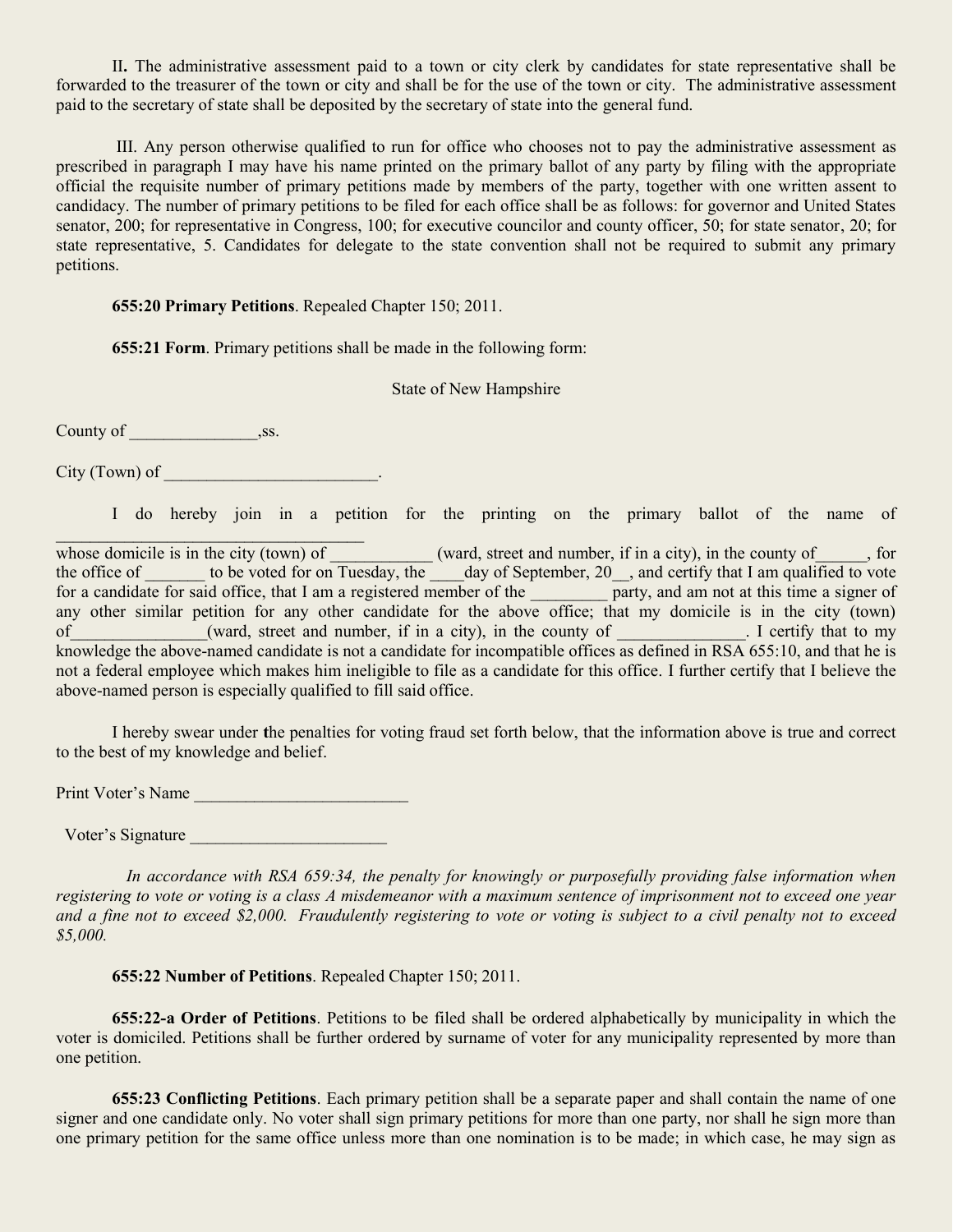many primary petitions as there are nominations to be made for the same office. In case a voter has signed 2 or more such conflicting primary petitions, all such petitions shall be rejected.

**655:24 Oath on Petition Prima Facie Evidence of Party Membership**. The oath of a voter upon a primary petition shall be prima facie evidence that he is a member of the party stated therein.

**655:25 Assent to Candidacy**. No primary petitions as provided in RSA 655:21 shall be accepted by the official with whom they are to be filed unless there is attached thereto an assent to candidacy in the following form subscribed to by the person who seeks to have his name printed upon the primary ballot:

## State of New Hampshire

I, so in the county of the county of the set of the printing of my name on the primary ballot as requested in the attached petition. I further declare that I am a registered member of the example the party.

 $(Signed)$ 

State of New Hampshire

County of

The above-named,

personally known to me, appeared and made oath that the above declaration by him subscribed is true.

Before me,

 $\mathcal{L}_\text{max}$ Justice of the Peace or Notary Public

**655:26 Examination and Rejection**. The officer with whom primary petitions are filed shall immediately upon receipt thereof examine the same and ascertain whether they conform to the law. If found not to conform thereto or to be conflicting as provided in RSA 655:23, he shall then endorse thereon the reason why such petition cannot be accepted and shall, within 24 hours, return the same to the candidate in whose behalf it was filed. In such case, the candidate may file supplementary petitions with the official but not later than the third Wednesday in June.

**655:27 Forwarding of Petitions and Assents**. The clerks of cities and towns shall forward all primary petitions and assents to candidacy filed with them on the day of filing of the same to the secretary of state who shall retain them together with all primary petitions and assents to candidacy filed with him until January l following the holding of the primary at which time they may be destroyed.

**655:28 Affidavit of Qualifications**. A candidate for nomination for the office of governor, councilor, state senator or state representative shall swear an affidavit covering his qualifications as to age, that the candidate is a registered voter, that his domicile is in the district he desires to represent, that he is not a candidate for incompatible offices as defined in RSA 655:10, and that he is not a federal employee which he understands would make him ineligible to file his candidacy. The secretary of state shall not print upon the primary ballot of any party the name of any person unless there is filed with him such an affidavit at the time his candidacy is filed.

**655:29 Qualifications of Candidates**. The form of the affidavit provided for in RSA 655:28 shall be the following:

I. (For use by candidate for governor):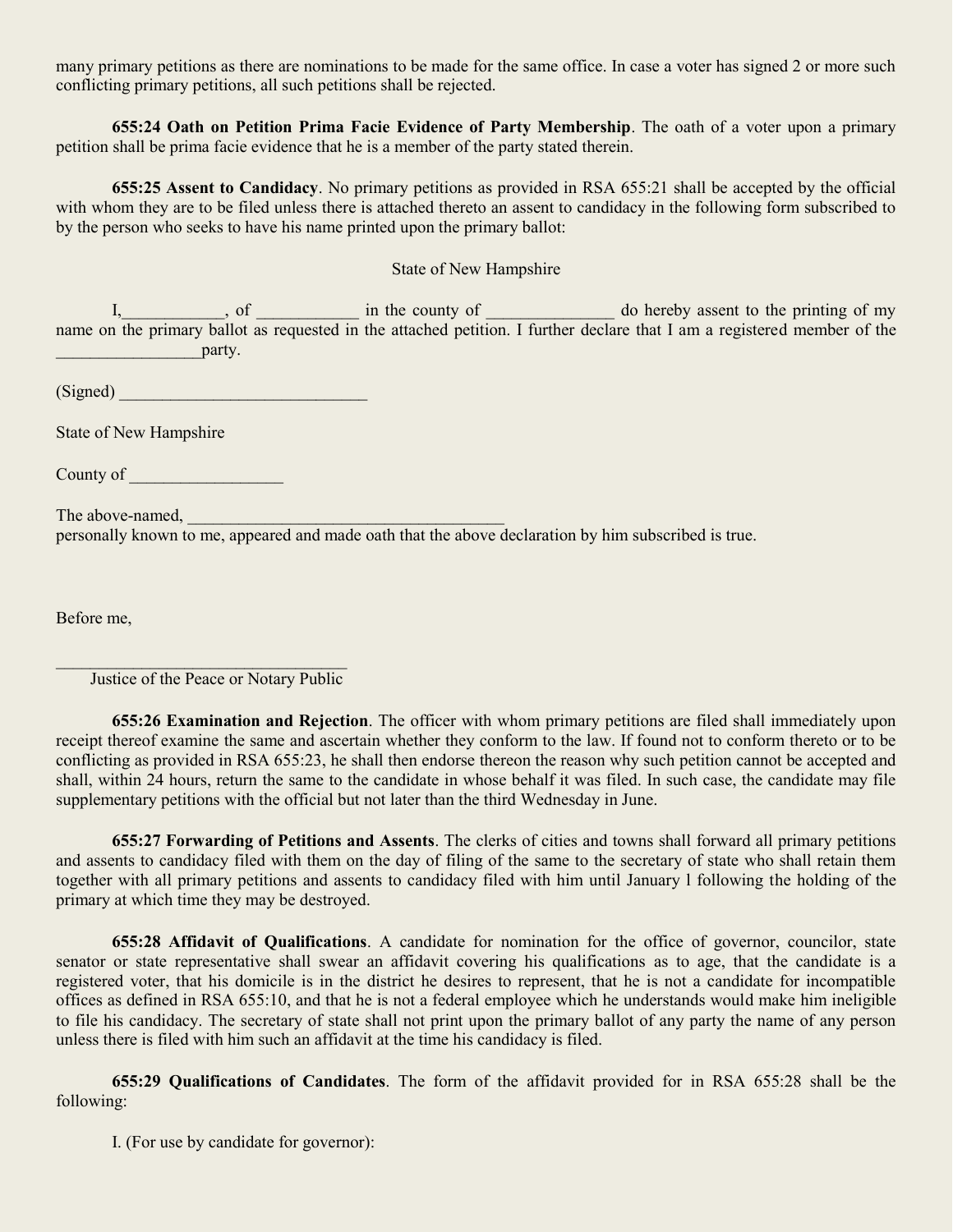I, candidate for the office of governor, hereby swear (or affirm) that I have been domiciled in the state of New Hampshire for at least 7 years immediately preceding the election for which I am a candidate, that I am a registered voter, that I will be at least 30 years of age on the day of said election, that I am not a candidate for incompatible offices as defined in RSA 655:10, and that I am not a federal employee.

II. For use by candidate for councilor):

I, candidate for the office of councilor from the district, hereby swear (or affirm) that I have been domiciled in the state of New Hampshire for at least 7 years immediately preceding the election for which I am a candidate, that I am now domiciled in councilor district no. \_\_\_\_\_ at the present time, that I will be at least 30 years of age on the day of said election, that I am not a candidate for incompatible offices as defined in RSA 655:10, and that I am not a federal employee.

III. (For use by candidate for state senate):

I, candidate for the office of senator from the district, hereby swear (or affirm) that I have been domiciled in the state of New Hampshire for at least 7 years immediately preceding the election for which I am a candidate, that my domicile is in senatorial district no.  $\qquad$  at the present time, that I will be at least 30 years of age on the day of said election, and that I am not a candidate for incompatible offices as defined in RSA 655:10, and that I am not a federal employee.

IV. (For use by candidate for state representative):

I, \_\_\_\_, candidate for the office of representative from district no. \_\_\_\_\_\_ of \_\_\_\_\_\_ county, hereby swear (or affirm) that I have been domiciled in the state of New Hampshire for at least 2 years immediately preceding the election for which I am a candidate, that I am now domiciled in district no. of county, the district I seek to represent, that I will be at least 18 years of age on the day of said election, that I am not a candidate for incompatible offices as defined in RSA 655:10, and that I am not a federal employee. I further recognize that, if elected, I will serve as a delegate to the county convention.

## **Removal of Candidates**

**655:30 Withdrawal**. When a party candidate has duly filed according to law for nomination at a primary election, or other candidate has submitted nomination papers, no withdrawal or declination of the candidate shall be accepted by the secretary of state subsequent to the last dates for filing a declaration of candidacy or the filing of nomination papers except as provided in RSA 655:31 and 655:34.

**655:31 Straw Candidates**. No person shall be a candidate for nomination at any primary unless his candidacy is bona fide and is filed for the actual purpose of personally seeking the nomination. Any candidate for nomination whose name is to be voted upon at primary election may, no later than the Wednesday after the last day for filing declarations of candidacy and primary petitions, file a petition with the ballot law commission alleging that one or more candidates for the same nomination is not a bona fide candidate. Upon receipt of such a petition, the commission shall notify in writing all candidates of that party for the same nomination of the time and place for its hearing. After such hearing, the ballot law commission shall have the power and duty to order stricken forthwith from the primary ballot the name or names of any candidate or candidates for said nomination if the commission finds that such candidate or candidates is obviously not a bona fide candidate, obviously having filed not primarily for the purpose of seeking the nomination but primarily for the purpose of drawing votes which might otherwise be cast for some other candidate for the same nomination. The decision of the commission shall be final as to questions both of law and fact, and no court shall have jurisdiction to review such decision.

### **Vacancies Among Primary Candidates**

**655:32 No Declaration Filed**. I. In case no declaration shall be filed by a candidate for any nomination to be voted for at a primary, the nomination may be made by the appropriate party committee as provided in this section. The appropriate party committee shall notify the secretary of state in writing of a person it designates to fill the vacancy. The person so designated may accept the nomination by, on or before the Wednesday following the expiration of the period for filing declarations of candidacy as provided in RSA 655:14, filing with the secretary of state a declaration of candidacy as provided in RSA 655:17. Any candidate accepting a nomination under this paragraph who has already filed for an incompatible office as defined in RSA 655:10 shall withdraw the prior filing. Any vacancy created by the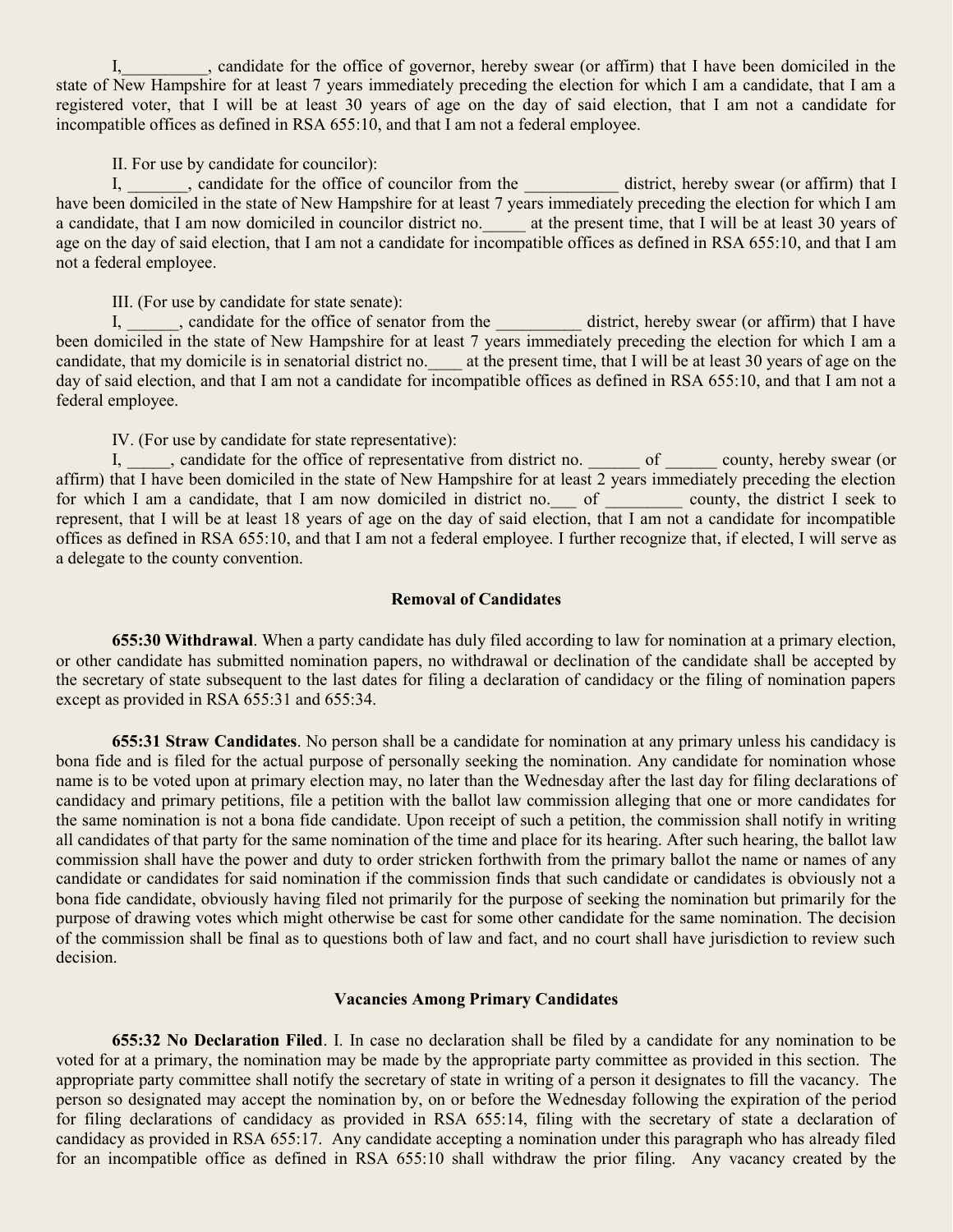withdrawal of a filing may be filled pursuant to this section. If the candidate is designated for the office of governor, councilor, state senator, or state representative, he or she shall also file on or before the Wednesday following the period for filing declarations of candidacy the appropriate affidavit as provided in RSA 655:29. Any candidate so designated by a party committee who has not filed all the forms required by this section within the required period of time shall not have his or her name printed on the state primary election ballot for that office.

II. For the purposes of this section, the term "appropriate party committee" shall be as defined in RSA 655:36.

**655:33 Disqualification of Candidates**. The disqualification of a candidate to be voted for at a primary between the date of his filing and the day of the primary shall be dealt with as in the general election, as provided in RSA 655:38.

**655:34 Death of Candidate**. The death of a candidate to be voted for at a primary between the date of his filing and the day of the primary shall be dealt with as in the general election, as provided in RSA 655:39.

# **Conduct of Primary**

**655:35 Same as General Election**. The procedures for conducting the primary shall be the same as those for the general election as provided in RSA 656, 657, 658 and 659 unless otherwise provided therein.

**655:36 Definition**. For the purposes of this chapter, the "appropriate party committee" shall be defined as:

I. The state committee of that party or, if previously authorized by the same, the executive committee thereof for the offices of United States senator, United States representative, governor, councilor and state senator.

II. The county committee of that party for county offices and state representative if from a representative district containing more than one town, ward, or unincorporated place.

III. The town or ward committee of that party for state representative if the representative district contains only the town or ward.

**655:37 Vacancy for Office on Party Ticket**. If, after the holding of a state primary election, a vacancy exists for any office on a party ticket, such vacancy may be filled as provided in this section. The appropriate party committee shall notify the secretary of state in writing of a person they designate to fill the vacancy. The person so designated shall, no later than the first Friday following the primary election, file with the secretary of state a declaration of candidacy as provided in RSA 655:17 with the understanding that, where the form says primary election, it shall be construed to mean general election. If the candidate is designated for the office of governor, executive councilor, state senator, or state representative, he or she shall also file, no later than 5:00 p.m. on the first Friday following the primary, the appropriate affidavit as provided in RSA 655:29. Any candidate who has not filed all the forms required by this section within the required period of time shall not have his or her name printed on the state general election ballot for that office.

**655:38 Disqualification of Candidate**. If a candidate to be voted for at the general election shall make oath between the date of the candidate's nomination and the day of the election that he or she does not qualify for the public office which he or she seeks because of age, domicile, or incapacitating physical disability acquired subsequent to the primary, the secretary of state may remove said person's name from the ballot. A new candidate may be substituted by the appropriate party committee by submitting the name of the new candidate to the secretary of state within 3 days of the notice of disqualification. The name of the substitute candidate shall be placed on the ballots as provided in RSA 656:21.

**655:39 Death of Candidate**. If any candidate to be voted for at the general election shall die between the date of nomination and the day of election, a new candidate may be substituted by the appropriate party committee by submitting the name of the new candidate to the secretary of state within 3 days of the notice of death. The name of the substitute candidate shall be placed on the ballots as provided in RSA 656:21.

## **Nomination by Nomination Papers**

**655:40 General Provisions**. As an alternative to nomination by party primary, a candidate may have his or her name placed on the ballot for the state general election by submitting the requisite number of nomination papers. Such papers shall contain the name and domicile of the candidate, the office for which the candidate is nominated, and the political organization or principles the candidate represents. Nomination papers shall be signed by such persons only as are registered to vote at the state general election. No voter shall sign more than one nomination paper for each office to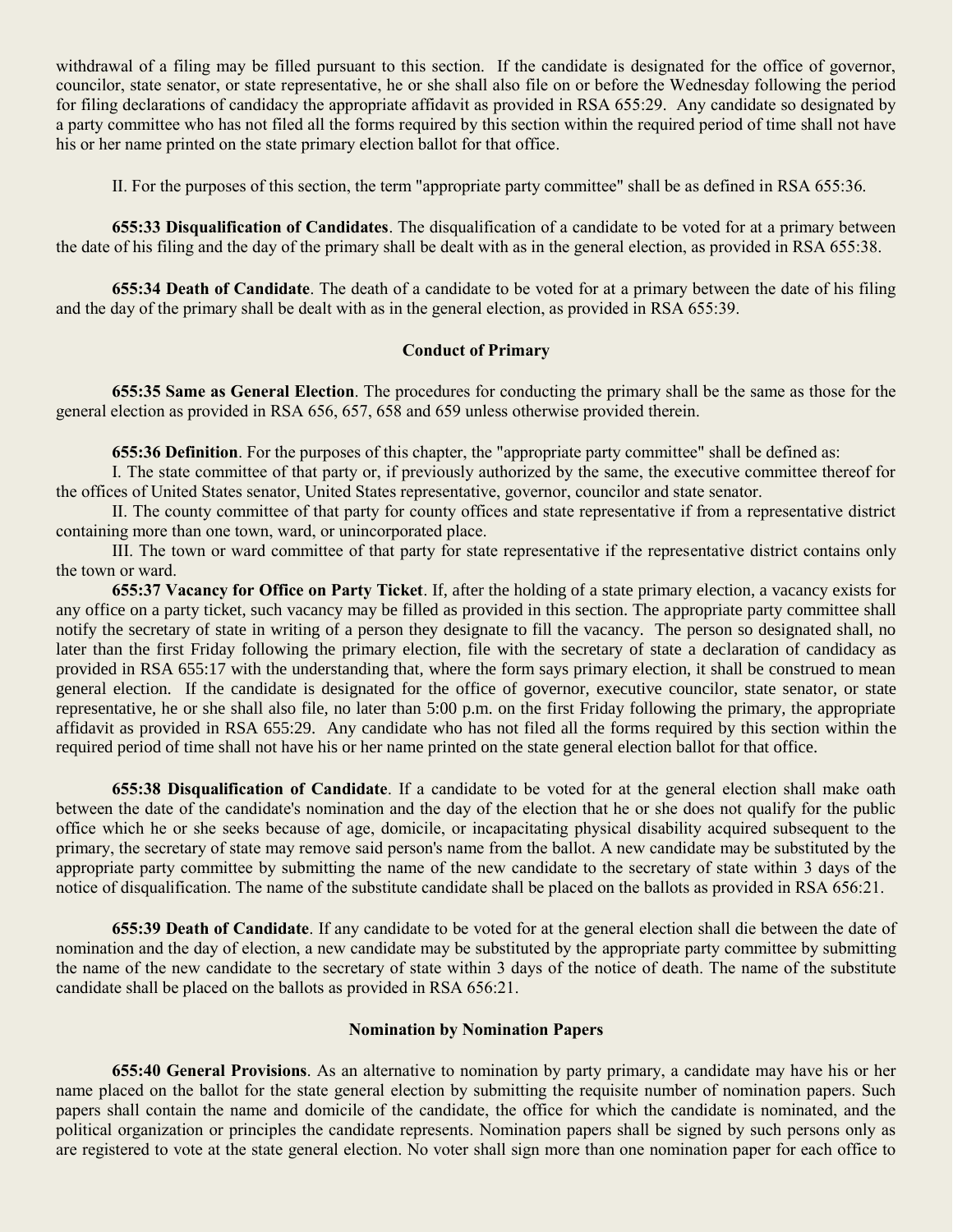be voted for, and no nomination paper shall contain the names of more candidates than there are offices to be filled. Each voter shall sign and date an individual nomination paper. Nomination papers shall be dated in the year of the election.

**655:40-a Nomination of Organization.** A political organization may have its name placed on the ballot for the state general election by submitting the requisite number of nomination papers, in the form prescribed by the secretary of state, pursuant to RSA 655:42, III. Such papers shall contain the name of the political organization and shall be signed by such persons only as are registered to vote at the state general election. No voter shall sign more than one nomination paper which allows a political organization access to the state general election ballot.

**655:40-b Filing Names of Candidates.** The names of the candidates to be listed on the state general election ballot under the political organization nominated pursuant to RSA 655:40-a shall be submitted to the secretary of state no later than 5:00 p.m. on the day of the primary. When the list of candidates is filed, it shall be accompanied by a declaration of candidacy signed by each of the candidates. The declaration of candidacy shall be in the form provided by RSA 655:17 with the understanding that, where the form says primary election, it shall be construed to mean general election.

**655:41 Certification**. I. Each nomination paper shall be submitted to the supervisors of the checklist of the town or ward in which the signer is domiciled or is registered, and a majority of the supervisors shall certify whether or not the signer is a registered voter in said town or ward. The supervisors of the checklist shall certify nomination papers under this section in a timely fashion, so that their certification shall be complete for each candidate, together with any objections to the nomination papers submitted, no later than 5:00 p.m. on the Wednesday 2 weeks before the primary. Each nomination paper shall be submitted to the supervisors of the checklist no later than 5:00 p.m. on the Wednesday 5 weeks before the primary.

II. The city clerk may perform the responsibilities of the supervisors of the checklist under this section.

**655:42 Number**. I. It shall require the names of 3,000 registered voters, 1,500 from each United States congressional district in the state, to nominate by nomination papers a candidate for president, United States senator or governor.

II. It shall require the names of 1,500 voters registered in the district to nominate by nomination papers a candidate for United States representative; 750 to nominate a candidate for councilor or state senator; and 150 to nominate a candidate for state representative or county officer.

III. It shall require the names of registered voters equaling 3 percent of the total votes cast at the previous state general election to nominate by nomination papers a political organization.

**655:43 Filing Deadline**. I. Nomination papers shall be filed with the secretary of state no later than 5:00 p.m. on the Wednesday one week before the primary. Nomination papers to be filed shall be grouped by municipality. No nomination papers shall be accepted by the secretary of state unless the candidate shall have met the age and domicile qualifications for the office he or she seeks at the time of the general election and meets all the other qualifications at the time of filing; and, if a candidate for the office of governor, executive councilor, state senator, or state representative, unless the candidate shall file with the nomination papers an affidavit of qualifications as provided for in RSA 655:28 and 655:29; and if a candidate for United States senator or United States representative, unless the candidate shall meet the qualifications for office under RSA 655:3 and 655:4.

II. No candidate who intends to run for any state or federal office in the state general election by means of nomination papers shall have his or her name placed on the ballot unless the candidate files a declaration of intent, as provided in RSA 655:17-a or 655:17-b, within the filing deadline required by RSA 655:14-a. Any person who files on the last day of the filing period must do so in person before the secretary of state.

III. No political organization shall have the names of its candidates placed on the ballot unless the chairman of the organization files a declaration of intent, as provided in RSA 655:17-c, within the filing deadline for candidates established in RSA 655:14-a.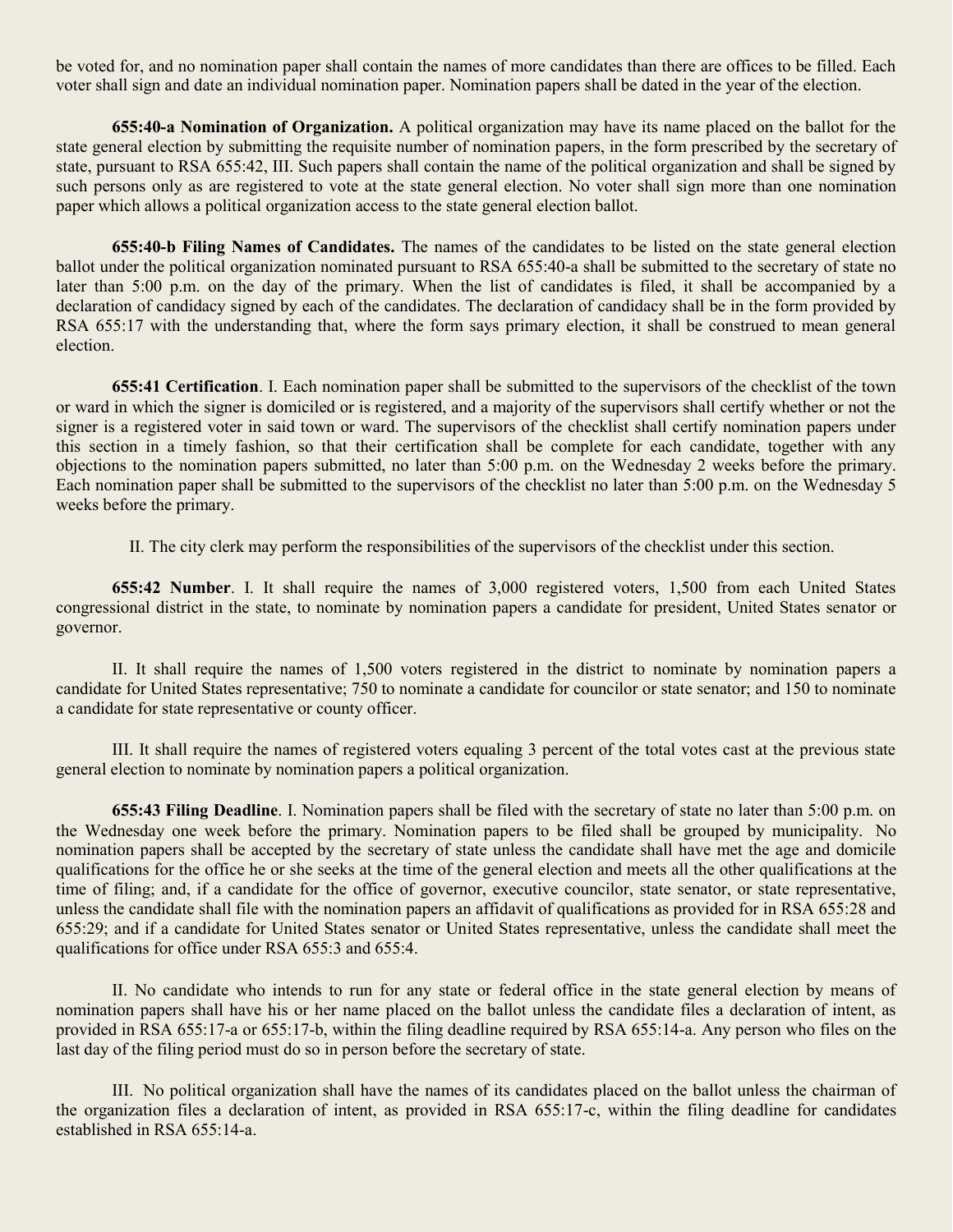IV. No person who filed as a candidate in the state primary election shall be eligible to have his or her name placed on the ballot for the state general election by submitting nomination papers as provided in this subdivision.

**655:44 Objections**. Nomination papers made in accordance with the provisions of this chapter shall be regarded as valid and shall be received by the secretary of state unless objection thereto is made in writing no later than the Monday following the last day for the filing of such papers.

**655:45 Nomination Papers Protected**. No person shall falsely make or file or knowingly deface or destroy any nomination paper, or any part thereof, or sign any nomination paper contrary to the provisions of law knowing the same, or any part thereof, to be falsely made or suppress any nomination paper, or any part thereof, which has been duly filed. Whoever knowingly violates any of the provisions of this section shall be guilty of a misdemeanor if a natural person or be guilty of a felony if any other person.

#### **Withdrawal**

**655:46 Withdrawal**. Where a nomination has been made according to this chapter, no withdrawal or declination of a candidate shall be accepted by the secretary of state except as provided in RSA 655:38.

## **Presidential Nominations**

**655:47 Declaration of Candidacy.** I. The names of any persons to be voted upon as candidates for president at the presidential primary shall be printed on the ballots upon the filing of declarations of candidacy with the secretary of state in the following form and signed by the candidate: "I, swear under penalties of perjury that I am qualified to be a candidate for president of the United States pursuant to article II, section 1, clause 4 of the United States Constitution, which states, "No person except a natural born citizen, or a citizen of the United States, at the time of the adoption of this Constitution, shall be eligible to the office of President; neither shall any person be eligible to that office who shall not have attained to the age of thirty-five years, and been fourteen years a resident within the United States." I further declare that I am domiciled in \_\_\_\_, in the city (or town or unincorporated place) of \_\_\_\_, county of \_\_\_\_, state of \_\_\_, that I am a registered member of the same party; that I am a candidate for the nomination for the office of president to be made at the primary election to be held on the \_\_\_\_ day of \_\_\_\_\_; and I hereby request that my name be printed on the official primary ballot of said party as a candidate for such nomination.

II. Declarations of candidacy shall be filed between the first Monday in November and the third Friday in November, or during such other time period as the secretary of state shall announce.

III. The decision of the secretary of state as to the regularity of declarations of candidacy filed under this section shall be final.

**655:48 Fees**. I. No candidate for the office of president shall have his or her name placed on the ballot for the presidential primary unless the candidate shall pay to the secretary of state at the time of filing the declaration of candidacy a fee of \$l,000.

II. Any person otherwise qualified to run for president, who is unable to pay the filing fee as prescribed in paragraph I by reason of indigence may, after proving such indigence, have his or her name printed on the presidential primary ballot of any party by filing with the secretary of state 10 primary petitions from each county of the state signed by registered voters of the party, who are domiciled in New Hampshire, together with one written assent to candidacy pursuant to RSA 655:25. The primary petition shall be in substantially the following form:

### State of New Hampshire

I do hereby join in a petition for the printing on the presidential primary ballot of the name of whose domicile is in the city (town) of  $\_\_\_\$  (street and number and ward if in a city)  $\_\_\_\_\_\$ , in the county of  $\_\_\_\_\$  state of \_\_\_\_\_\_\_, for the office of president to be voted for on Tuesday, the \_\_\_ day of \_\_\_\_\_, 20\_\_\_, and certify that I am qualified to vote for a candidate for said office, that I am a registered member of the party, and am not at this time a signer of any other similar petition for any other candidate for the above office.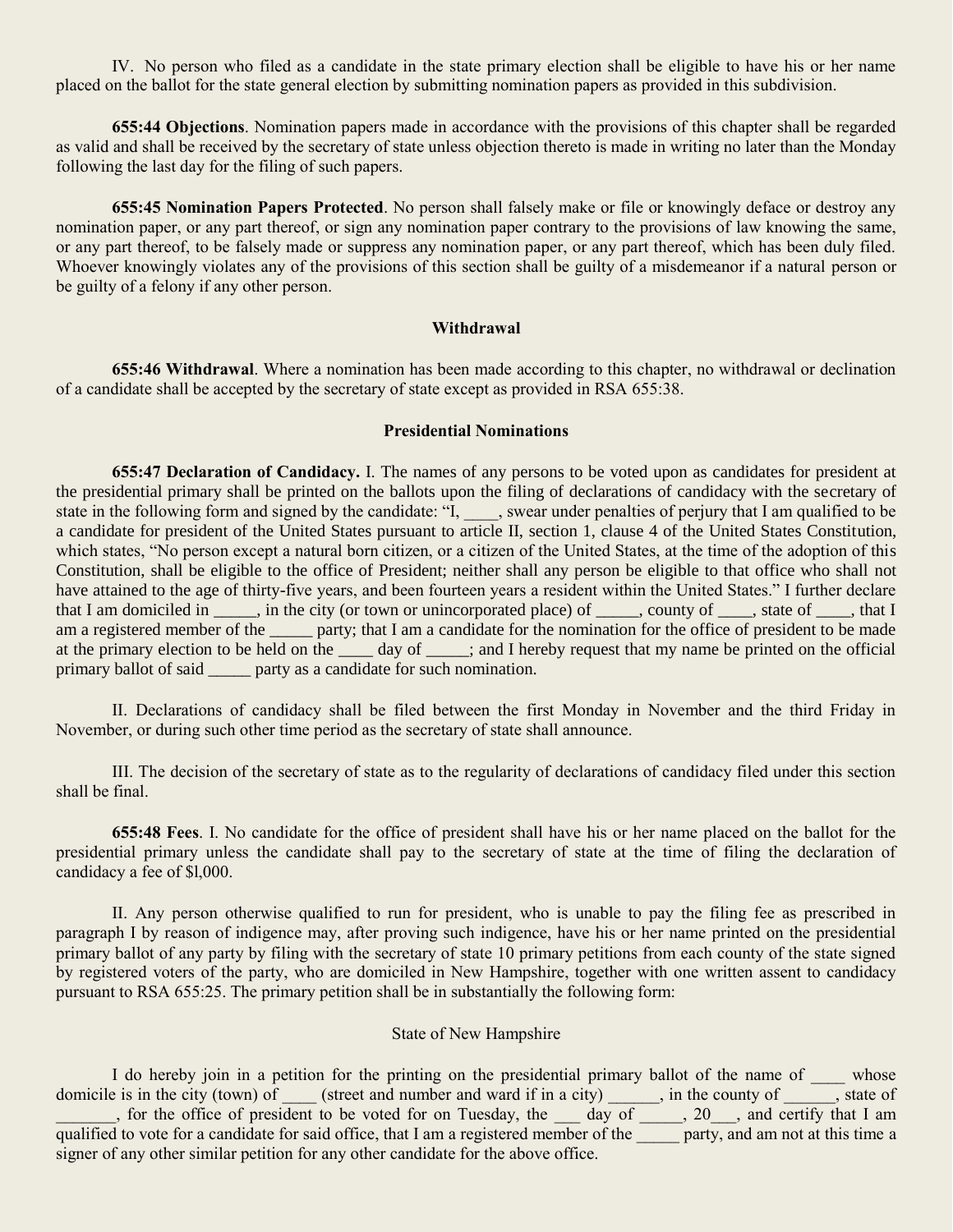| Voters' Signature                                                      |                                                                                                                |
|------------------------------------------------------------------------|----------------------------------------------------------------------------------------------------------------|
| <b>Print Voter's Name</b>                                              |                                                                                                                |
| Voter's Domicile<br>Street Address Town or City(Ward)                  |                                                                                                                |
| <b>Voter's Mailing Address</b><br>Street Address Town or City Zip Code |                                                                                                                |
|                                                                        | I certify that the signer above is a registered member of the party and a registered voter in the town/city of |
|                                                                        |                                                                                                                |
| Date of Filing                                                         |                                                                                                                |

Signature of Town (City) Clerk

**655:49** Repealed by Chapter 298, Laws of l983.

**RSA 655:50 Selection of Delegates.** Each presidential candidate who has filed pursuant to RSA 655:47 shall file with the secretary of state no later than the third Friday following the last day of the filing period for the presidential primary the names and addresses in alphabetical order of the delegates and their alternates, one alternate per delegate, who shall represent the candidate as his or her delegation to the national convention.

**655:51 Certification of Delegates Selected**. All delegates and their alternates selected by each candidate in the presidential primary shall file with the secretary of state the following certification:

I, certify that my domicile is in ward \_\_\_\_\_ in the city (or town) of \_\_\_\_\_, county of \_\_\_\_\_, state of New ire, and am a qualified voter therein; that I am a registered member of the party; that, if selected, I we as deleg Hampshire, and am a qualified voter therein; that I am a registered member of the shall serve as delegate or alternate to the national convention of the of candidates of said party for president and vice-president of the United States. I further certify that, if selected as delegate or alternate delegate, I will attend such convention unless I shall be prevented by sickness or other occurrence over which I have no control. I pledge myself, if selected as delegate or alternate delegate to said convention, whenever I shall vote, to vote for the nomination of (inserting the name of any person) as the candidate for said party for president so long as he shall be a candidate before said convention.

**655:52 Vacancies.** Repealed by Chapter 4, Laws of 1994.

**655:53 By Nomination Papers**. Candidates for president may be nominated by nomination papers as provided in RSA 655:40 through 655:45.

**655:54 Nomination of Presidential Electors**. Presidential electors shall be nominated by state party conventions as provided in RSA 667:21.

## **Nominations for Special State Elections**

**655:55** through **655:80** repealed, 1981 chapter 512.

**655:81 Nominations for Special State Elections.** The nomination of candidates for the U.S. House of Representatives or for the executive council or for the state senate or for representative to the general court for special elections shall be accomplished through the holding of special election primaries. The filing of candidates for such primaries and all other matters connected with such primaries shall be the same as for primaries before a state general election except that:

I. The special election shall be held on a Tuesday no less than 131 nor more than 145 days following the day that the governor and council declare that there shall be a special election; provided, however, that if one or more